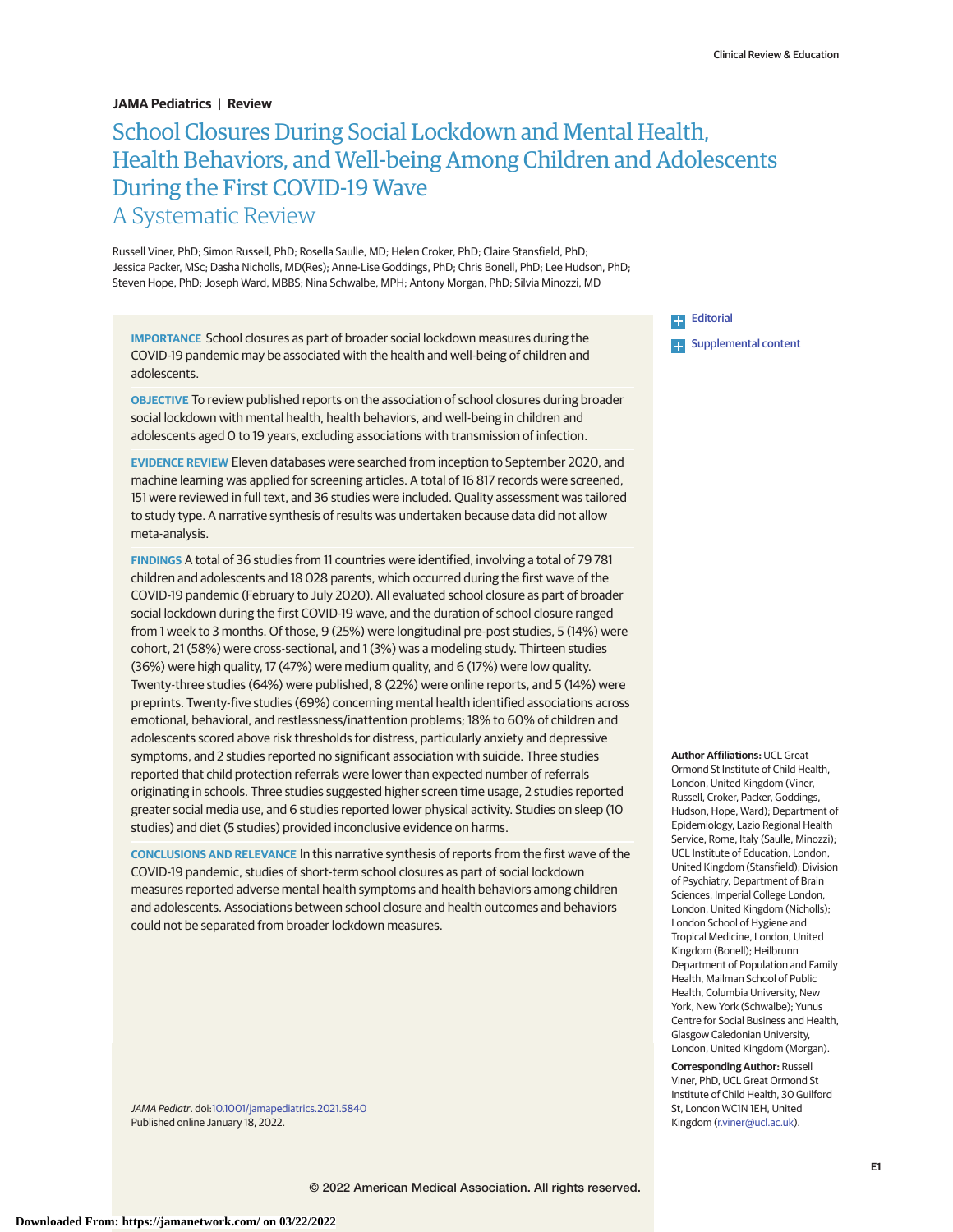early every country implemented full or partial school closures during 2020 as part of social distancing and lockdown efforts to reduce the transmission of SARS-CoV-2 during the COVID-19 pandemic. Globally, an estimated up to 1.5 billion children and adolescents younger than 20 years were out of school<sup>1</sup> in early 2020 during the first COVID-19 wave (February/ March to May/June 2020). Some countries did not return fully to in-person learning during 2020, and many closed schools again in early 2021 in response to new SARS-CoV-2 variants.

School closures are designed to reduce social contacts between students and disrupt transmission of SARS-CoV-2 between students and thereby reduce introduction of the virus by children into households.<sup>2</sup> In most countries, school closures were instituted as part of local or national lockdown measures involving the whole of society, meaning that the effectiveness of school closures as a standalone measure for reducing community transmission remains unclear.<sup>3</sup>

Theory and evidence suggest that closure of schools and restrictions on social interaction between children and adolescents have the potential to be related to harms for students througha number of mechanisms.<sup>4-6</sup> Among children and adolescents, school closures reduce access to services delivered in schools, such as school meals, school health services, and provision of supplies, eg, menstrual hygiene.<sup>7</sup> Schools are also part of the safety net provided around children, and loss of this may also be associated with reduced surveillance for child abuse or neglect. Other mechanisms are associated with the reductions in social contacts between children and adolescents and with significant adults such as teachers; this isolates adolescents and social support and reduces opportunities for cognitive and social development.8,9 In addition to associations with mental health and well-being through reductions in social contacts, <sup>9</sup> theremay be direct associations such as anxiety due to loss of known and valued activities<sup>5</sup> and loss of the protective effects of connection with school.<sup>10</sup> There may also be a range of associations owing to the loss of physical activity gained from active transport to school as well as from school sports.

School closures during the COVID-19 pandemic have occurred primarily within broader social lockdowns. While some mechanisms are associated with school closure (eg, pathways through loss of learning or loss of health goods delivered through schools), pathways associated with reduction in social contacts and loss of physical activity are common to school closures and broader social lockdowns, although schools form the major part of social mixing in the lives of children and adolescents.<sup>11</sup>

International reports have highlighted concerns about the potential harms to children and adolescents associated with school closures during COVID-19,<sup>12</sup> yet the literature has not been systematically evaluated.We present here a narrative synthesis summarizing the available evidence from the first COVID-19 wave on school closures during broader social lockdown and physical and mental health among children and adolescents.

# **Methods**

We undertook a systematic review and narrative synthesis to answer what the associations of school closures with the health, wellbeing, and educational outcomes of children and adolescents are.

## **Key Points**

**Question** Is there an association between school closure during broader social lockdown measures during the COVID-19 pandemic and mental health symptoms, health behaviors, and well-being of children and adolescents, aged 0 to 19 years?

**Findings** In this systematic review of 36 studies from 11 countries, school closures and social lockdown during the first COVID-19 wave were associated with adverse mental health symptoms (such as distress and anxiety) and health behaviors (such as higher screen time and lower physical activity) among children and adolescents. The effects of school closures could not be assessed separately from broader social lockdown measures.

**Meaning** The potential epidemiologic benefits of school closures during broader social lockdown measures for controlling infectious diseases should be balanced with the potential for adverse mental health symptoms and health behaviors among children and adolescents.

We excluded associations of closure with transmission of infection. We followed the relevant requirements of the Preferred Reporting Items for Systematic Reviews and Meta-analyses [\(PRISMA\)](http://www.equator-network.org/reporting-guidelines/prisma/) reporting guideline,<sup>13</sup> and our protocol was prospectively registered with PROSPERO (CRD42020181658).

## Search Strategy

We searched 11 electronic databases (PubMed, PsycInfo, Web of Science Social Citation Index, Australian Education Index, British Education Index, Education Resources Information Centre,WHO Global Research Database on COVID-19, MedRxiv, PsyArXiv, Research Square, and COVID-19 Living Evidence) from inception to September 1, 2020. We used a combination of free-text controlled terms to identify citations containing children and adolescents and concepts of either school closure, restricted access to education, or so-cial distancing/lockdown measures (eTable 1 in the [Supplement\)](https://jamanetwork.com/journals/jama/fullarticle/10.1001/jamapediatrics.2021.5840?utm_campaign=articlePDF%26utm_medium=articlePDFlink%26utm_source=articlePDF%26utm_content=jamapediatrics.2021.5840). We screened the reference list of included articles and asked experts in the field for additional studies.

Inclusion criteria included any children and adolescents aged 0 to 19 years and school closure (any duration) in response to any nonroutine event, whether together with broader nonpharmaceutical interventions (ie, lockdown) or alone; higher education and school absences, truancy, and holidays were excluded. Controlled studies (open schools or regions without lockdowns), uncontrolled pre-post studies (change from before closure), and cross-sectional studies (comparison with reference data) were included. Observational, cohort, uncontrolled pre-post, modeling, and crosssectional published or preprint studies and reports with prespecified outcomes in English were included.

We initially sought to identify data on school closures before COVID-19 as well as during the current pandemic. Given that school closures during the COVID-19 pandemic very frequently occurred as part of broader social lockdown, our initial search strategy was broad to capture a range of outcomes in the contexts of school closures with and without co-occurring lockdowns. The available literature from before COVID-19 was sparse and related only to very brief school closures and was therefore not included in this review. Following a published logic model,<sup>5</sup> we also restricted this review to health and well-being outcomes that were potentially associated with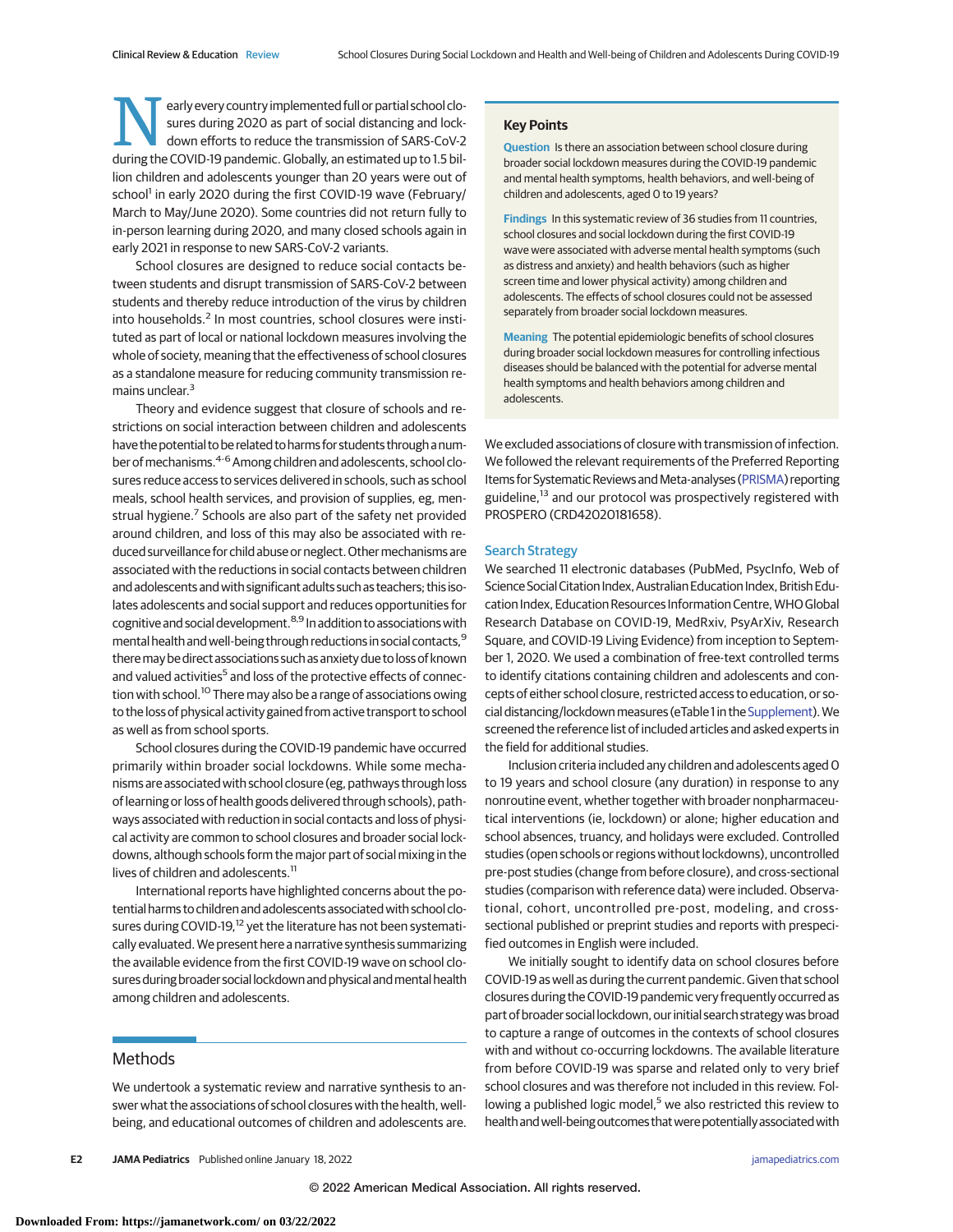school closures whether isolated or as part of broader lockdown, ie, mental health and well-being, sleep, physical activity, and other health behaviors including diet and with child protection actions (eTable 2 in the [Supplement\)](https://jamanetwork.com/journals/jama/fullarticle/10.1001/jamapediatrics.2021.5840?utm_campaign=articlePDF%26utm_medium=articlePDFlink%26utm_source=articlePDF%26utm_content=jamapediatrics.2021.5840). Additional identified data on health service use outcomes, associations with health conditions, educational attainment, and parent/caregiver outcomes will be published elsewhere.

We adopted a machine learning approach<sup>14</sup> for screening titles/ abstracts, developed by the EPPI-Centre and using EPPI-Reviewer 4 software (EPPI).<sup>15</sup> The machine learning was trained through the initial screening of 1500 articles by the researchers. Using these screening decisions, a classifier model was developed to rank the remaining unscreened studies and identify a threshold below which studies were highly likely to not be relevant. Two researchers (S.R., H.C., J.P.) independently screened identified records on the title/ abstract, and potentially relevant studies were acquired in full text and independently assessed for inclusion by 2 researchers (H.C., S.R., S.H., and J.P.). Further screening on the title only was then conducted by 1 reviewer (S.R.) to a lower threshold than the machine learning used, which assured the accuracy of the model. Decisions about inclusion were independently reassessed by 2 authors (R.V. and S.M.).

#### Data Extraction and Quality Assessment

Two authors (S.M. and R.S.) independently extracted outcome data that were checked independently by 1 author (R.V.). Evidence was ranked by type of study and quality and risk of bias were independently rated by 2 authors (S.M. and R.S.) using the Newcastle-Ottawa Scale-Cohort studies for cohort studies,<sup>16</sup> modified Newcastle-Ottawa Scale for cross-sectional studies,<sup>17</sup> National Heart, Lung, and Blood Institute tool for pre-post studies,<sup>18</sup> and a modified checklist for modeling studies.19 Across checklists, studies were categorized as high quality if they met 90% or more of criteria, medium if 50% or more but less than 90%, and low if less than 50%.

#### Data Synthesis and Analyses

Owing to heterogeneity of designs and measures, meta-analysis was not possible. We performed a narrative synthesis of the results, grouping studies according to the type of outcome. Findings were reported by study quality and type (eg, longitudinal or crosssectional) and interpretation was then weighed qualitatively giving greater emphasis to longitudinal and higher-quality studies and less to cross-sectional or low-quality studies. We did not conduct a formal assessment of reporting bias or publication bias.

## Results

The Figure shows the search flow. A total of 16 817 records were retrieved after removing duplicates, of which 151 were reviewed in full text, and 79 studies (reported in 80 publications) were judged to be potentially relevant. Here we report findings from 36 studies reporting children and adolescents' health and well-being outcomes (Table).<sup>20-55</sup> Studies involved a total of 79 781 children and adolescents and 18 028 parents and related to school closures and lockdown during the first wave of the pandemic from February to July 2020.



Five (14%) were cohort studies (4 used an external historical/ retrospective comparison group34,35,40,56 and 1 was a parallel comparison group<sup>24</sup>), 9 (25%) were uncontrolled pre-post studies (8 included 1 measurement pre- and postexposure22,26,32,39,41-43,49 and 1 was a repeated measures time-series study<sup>21</sup>), 21 (58%) were cross-sectional,25,27-31,33,36-38,44-48,50-55 and 1 (3%) was modeling study.<sup>20</sup>

Thirteen (36%) were high quality (eTables 3-6 in the [Supple](https://jamanetwork.com/journals/jama/fullarticle/10.1001/jamapediatrics.2021.5840?utm_campaign=articlePDF%26utm_medium=articlePDFlink%26utm_source=articlePDF%26utm_content=jamapediatrics.2021.5840)[ment\)](https://jamanetwork.com/journals/jama/fullarticle/10.1001/jamapediatrics.2021.5840?utm_campaign=articlePDF%26utm_medium=articlePDFlink%26utm_source=articlePDF%26utm_content=jamapediatrics.2021.5840), 17 (47%) were medium quality, and 6 studies (17%) were low quality. Thirteen studies were from low- and middle-income countries (8 from China, 2 from Turkey, and 1 each from Brazil, Bangladesh, and India); 11 studies were from the UK, 4 from the US, 5 from Italy, and 1 each from Canada, Japan, and Spain. Twenty-three studies (64%) were published in peer-reviewed journals, 8 (22%) were online reports from institutions or academic collaborations, and 5 (14%) were preprints.

The exposure in all studies was school closure together with broader social lockdown during the first COVID-19 wave from February to July 2020. No studies reported on school closures without broader lockdown. Changes reported below refer to comparisons with either historical control periods (cohort studies), data collection prior to lockdown (pre-post studies), or, for cross-sectional studies, either comparison with historical reference data or retrospective recall of the period before school closure and lockdown (Table).

# Mental Health and Well-being

A total of 25 studies (69%) were focused on mental health and well-being (eTable 7 in the [Supplement\)](https://jamanetwork.com/journals/jama/fullarticle/10.1001/jamapediatrics.2021.5840?utm_campaign=articlePDF%26utm_medium=articlePDFlink%26utm_source=articlePDF%26utm_content=jamapediatrics.2021.5840). Studies originated from Japan,<sup>35</sup> UK,<sup>25,37,40-42,48,49</sup> US,<sup>46</sup> China,<sup>24,28,44,50,52-54</sup> Italy,<sup>27,39,47</sup> Turkey,<sup>36</sup>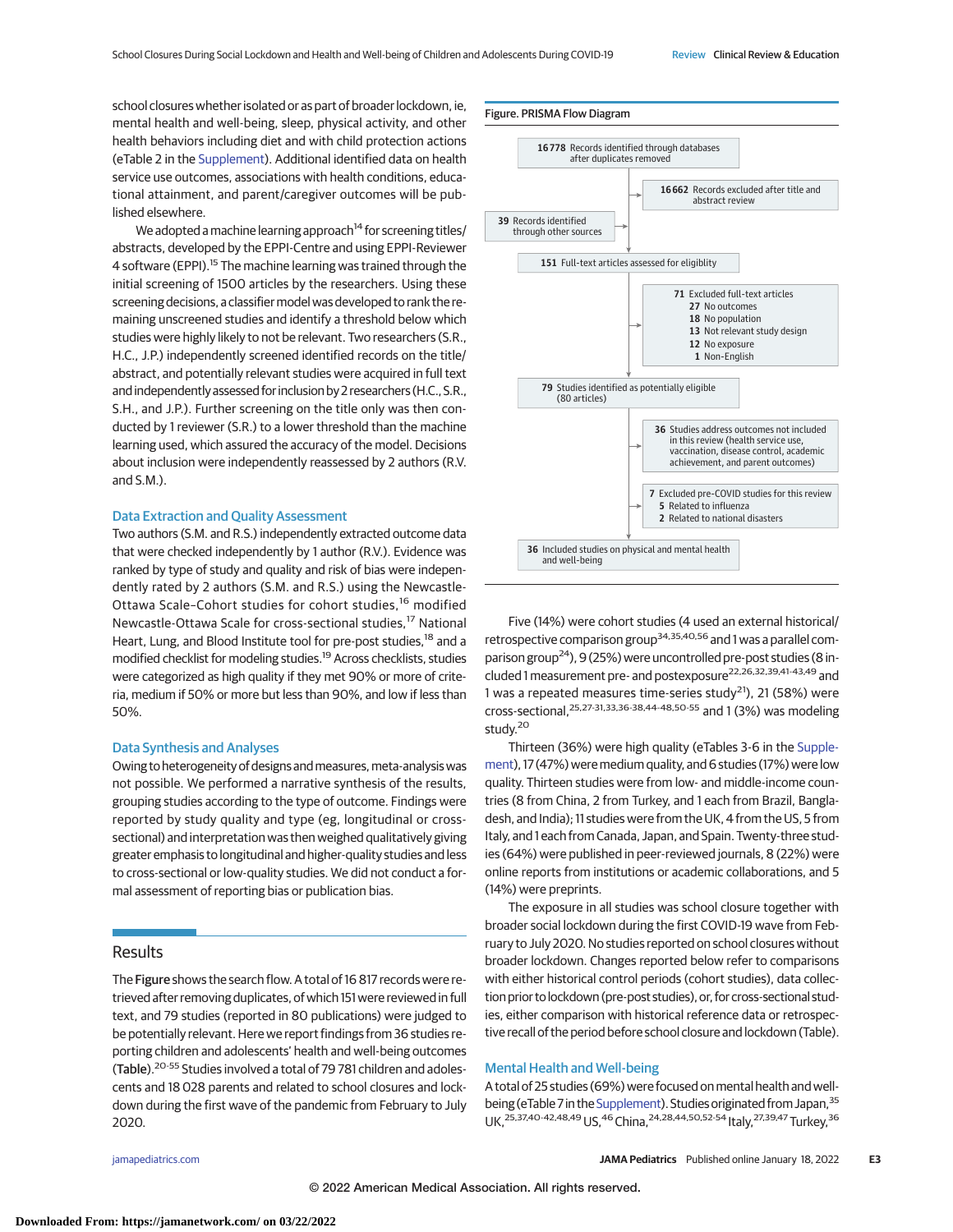| Table. Characteristics of Included Studies <sup>a</sup>   |                                                              |            |                                                                                 |                                                                                       |                                                                                               |                                          |                                           |                   |                 |
|-----------------------------------------------------------|--------------------------------------------------------------|------------|---------------------------------------------------------------------------------|---------------------------------------------------------------------------------------|-----------------------------------------------------------------------------------------------|------------------------------------------|-------------------------------------------|-------------------|-----------------|
| Source                                                    | Study design                                                 | Quality    | Period of reference                                                             | School closure /lockdown<br>duration                                                  | Source of data                                                                                | No. of individuals<br>enrolled           | Age, y                                    | % Male            | reported<br>SES |
|                                                           |                                                              |            |                                                                                 | Scenario 1: April-May 2020<br>nationwide school closure                               |                                                                                               |                                          |                                           |                   |                 |
|                                                           |                                                              |            |                                                                                 | Scenario 2: scenario 1 + 10%<br>reduction in daily physical<br>activity (June-August) | Early Childhood                                                                               |                                          |                                           |                   |                 |
| An, <sup>20</sup> 2020; United States                     | Modeling study                                               | High       | April 2020-March<br>2021                                                        | September-October school<br>Scenario 3: scenario 2 +<br>closure                       | kindergarten class of<br>Longitudinal Study,<br>2010-2011                                     | 15631 Children                           | 5-6 Up to 10-11 t the<br>end of follow-up | ΝR                | Yes             |
|                                                           |                                                              |            |                                                                                 | November-December school<br>Scenario 4: scenario 3 +<br>closure                       |                                                                                               |                                          |                                           |                   |                 |
| Baron et al, <sup>21</sup> 2020; United<br>States         | Time series analysis                                         | High       | March-April 2020<br>January 2004 to                                             | $1.5 \text{ mo}$                                                                      | Florida Department of<br>Children and Families                                                | County-by-month<br>observations<br>13132 | $<18$                                     | $\widetilde{\Xi}$ | Yes             |
| Baysun and Akar, <sup>22</sup> 2020;<br>Turkey            | Uncontrolled<br>pre-post                                     | <b>NOT</b> | Pre: March 2020;<br>post: May 2020                                              | $3 \text{ m}$                                                                         | $\widetilde{\Xi}$                                                                             | 4 Children                               | 14-30 mo                                  | 50                | S               |
| Bhopal et al, <sup>23</sup> 2021; United<br>Kingdom       | Cohort with external<br>retrospective control<br>historical/ | High       | March 2020 compared<br>with same period in<br>2018-2019                         | $1 \text{ m}$                                                                         | medical examination<br>services database<br>Child protection                                  | 107 Children                             | $0 - 16$                                  | $\widetilde{R}$   | š               |
| Chen et al, <sup>24</sup> 2020; China                     | Parallel comparative<br>study                                | Low        | February 22-March 8,<br>2020                                                    | $1 \text{ m}$                                                                         | Online survey                                                                                 | 7772 Students                            | $12 - 18$                                 | 47.7              | $\geq$          |
| Children's Society, <sup>25</sup> 2020;<br>United Kingdom | Cross-sectional<br>survey                                    | Low        | April-June 2020                                                                 | $2 \text{ m}$                                                                         | Online survey                                                                                 | > 2000 Households<br>and 150 children    | $10 - 17$                                 | ΝR                | Yes             |
| Dellagiulia et al, <sup>26</sup> 2020; Italy              | Uncontrolled<br>pre-post                                     | Low        | February 25-March<br>25,2020                                                    | $1 \text{ m}$                                                                         | Questionnaire                                                                                 | 37 Mothers                               | Mean (range), 3.81<br>$(3-6)$             | 51                | ٤               |
| Di Giorgio et al, <sup>27</sup> 2021; Italy               | Cross-sectional<br>survey                                    | Medium     | April 1-9, 2020                                                                 | $1 \text{ m}$                                                                         | Online survey                                                                                 | 245 Parents                              | Mean (SD), 4.10<br>(0.92)                 | 53                | S               |
| Duan et al, <sup>28</sup> 2020; China                     | Cross-sectional<br>survey                                    | Medium     | $\frac{R}{2}$                                                                   | $\widetilde{R}$                                                                       | Online survey                                                                                 | 3613 Children and<br>adolescents         | $7 - 18$                                  | 50.2              | š               |
| Dunton et al, <sup>29</sup> 2020; United<br>States        | Cross-sectional<br>survey                                    | Medium     | April 25-May 16,<br>2020                                                        | $1-2$ mo                                                                              | Online survey                                                                                 | 211 Parents                              | Mean (SD), 8.73<br>(2.58)                 | 47                | Yes             |
| Ellis and Dumas, 30 2020;<br>Canada                       | Cross-sectional<br>survey                                    | Medium     | April 1, 2020                                                                   | $3$ wk                                                                                | Online survey                                                                                 | 1316 Adolescents                         | 16.7                                      | 21.9              | Ş               |
| Falkingham et al, <sup>31</sup> 2020;<br>United Kingdom   | Cross-sectional<br>survey                                    | High       | April 2020                                                                      | 1 <sub>mp</sub>                                                                       | Understanding Society<br>COVID-19 Study                                                       | 895 Adolescents                          | $16 - 24$                                 | $\frac{R}{R}$     | Yes             |
| Gallagher et al, 32 2020; United<br>Kingdom               | Uncontrolled<br>pre-post                                     | Medium     | 2020 baseline survey;<br>April 10-May 22<br>1 mo later first<br>follow-up       | $3 \text{ m}$                                                                         | Online survey                                                                                 | 194 Parents and 58<br>adolescents        | $11 - 18$                                 | 9.30              | Yes             |
| Garcia de Avila et al, 33 2020;<br>Brazil                 | Cross-sectional<br>survey                                    | Medium     | April-May 2020                                                                  | $1-2$ mo                                                                              | Online survey                                                                                 | 289 Children                             | 8.8                                       | 45.7              | Yes             |
| Garstang et al, 34 2020; United<br>Kingdom                | Cohort with external<br>retrospective control<br>historical/ | High       | Late February-late Jun<br>2020 compared with<br>same period in 2018<br>and 2019 | $3 \text{ m}$                                                                         | Examination database<br>records from Child<br><b>Protection Medical</b><br>Electronic patient | 200 Referrals                            | Median (IQR), 69 (85)<br>mo               | 63.5              | $\geq$          |
| Isumi et al, <sup>35</sup> 2020; Japan                    | Cohort with external<br>retrospective control<br>historical/ | High       | compared with same<br>period in 2018-2019<br>March-May 2020,                    | $2 \text{ mo}$                                                                        | Public data on suicide<br>statistics, Ministry of<br>Health, Labour and<br>Welfare            | $\overline{\mathbb{R}}$                  | 50 <sup>2</sup>                           | $\widetilde{B}$   | $\geq$          |
| Kılınçel et al, <sup>36</sup> 2020; Turkey                | Cross-sectional<br>survey                                    | Medium     | $\cong$                                                                         | ΝR                                                                                    | Online survey                                                                                 | 745 Adolescents                          | Mean (SD), 16.83<br>(1.66)                | 30.5              | Yes             |
|                                                           |                                                              |            |                                                                                 |                                                                                       |                                                                                               |                                          |                                           |                   |                 |

**E4 JAMA Pediatrics** Published online January 18, 2022 *CON* **(Reprinting)** *A BU A and <i>S* and *Fediatrics.com* 

**Downloaded From: https://jamanetwork.com/ on 03/22/2022**

© 2022 American Medical Association. All rights reserved.

(continued) (continued)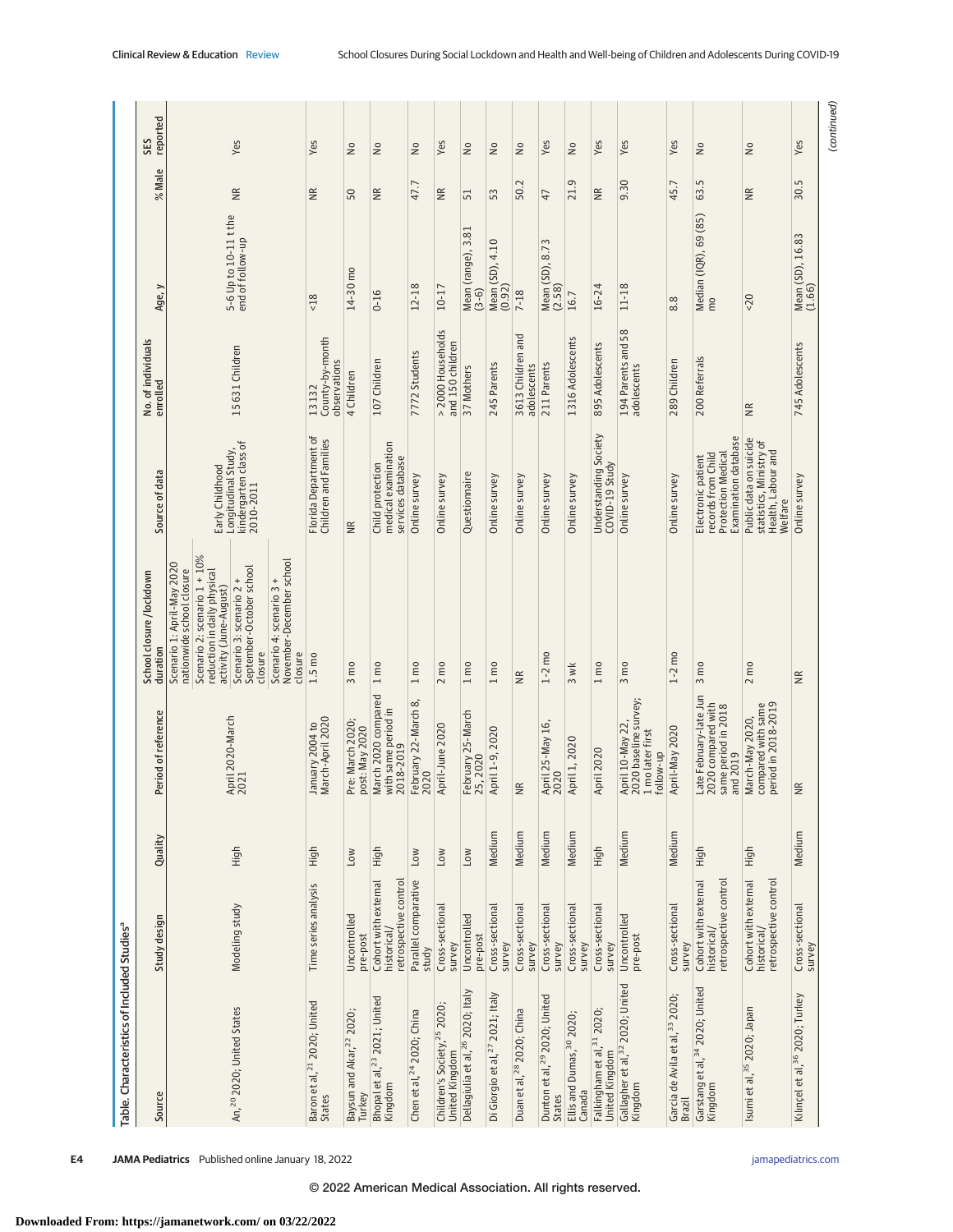| Table. Characteristics of Included Studies <sup>ª</sup> (continued)                                                                       |                                                              |            |                                                                                                                                    |                                      |                                             |                                     |                                  |                   |                 |
|-------------------------------------------------------------------------------------------------------------------------------------------|--------------------------------------------------------------|------------|------------------------------------------------------------------------------------------------------------------------------------|--------------------------------------|---------------------------------------------|-------------------------------------|----------------------------------|-------------------|-----------------|
| Source                                                                                                                                    | Study design                                                 | Quality    | Period of reference                                                                                                                | School closure /lockdown<br>duration | Source of data                              | No. of individuals<br>enrolled      | Age, y                           | % Male            | reported<br>SES |
| Levita et al, <sup>37</sup> 2020; United<br>Kingdom                                                                                       | Cross-sectional<br>survey                                    | Medium     | March 23-28 and April<br>22-May 1, 2020                                                                                            | $1 \text{ m0}$                       | Online survey                               | 546 Parents                         | $13 - 18$                        | NR                | ş               |
| López-Bueno et al, 38 2020;<br>Spain                                                                                                      | Cross-sectional<br>survey                                    | High       | March 22-May 10<br>2020                                                                                                            | $2 \text{ m}$                        | Online survey                               | 860 Parents                         | Mean (SD), 9.6 (3.9)             | 50.8              | Yes             |
| Nastro et al, 39 2020; Italy                                                                                                              | Uncontrolled<br>pre-post                                     | Medium     | Pre: March 9, 2020;<br>post: April 20, 2020                                                                                        | $1 \text{ m}$                        | Online survey                               | 71 Parent or<br>adolescents         | $1 - 18$                         | $\widetilde{\Xi}$ | š               |
| Odd et al, <sup>40</sup> 2020; United<br>Kingdom                                                                                          | retrospective control<br>Cohort with external<br>historical/ | High       | 2020. April 1-May 17,<br>2020, compared with<br>2020, compared with<br>March 24-May 17,<br>January 1-March 23,<br>same period 2019 | $2 \text{ m}$                        | National Child Mortality<br>Database        | 51 Children                         | 18                               | 58                | Yes             |
| Pearcey et al, <sup>41</sup> 2020; United<br>Kingdom                                                                                      | Uncontrolled<br>pre-post                                     | Medium     | 2020, baseline survey;<br>first follow-up: 1 mo<br>April 17-June 22,<br>later                                                      | χR                                   | Online survey                               | 972 Parents                         | $2 - 5$                          | $\frac{R}{R}$     | Yes             |
| Pearcey et al, <sup>42</sup> 2020; United<br>Kingdom                                                                                      | Uncontrolled<br>pre-post                                     | Medium     | March 30-May 31,<br>2020, baseline survey;<br>first follow-up: 1 mo<br>later                                                       | $\frac{R}{R}$                        | Online survey                               | 2890 Parents and<br>572 adolescents | 13                               | $\frac{R}{R}$     | Yes             |
| Pietrobelli et al, <sup>43</sup> 2020; Italy                                                                                              | Uncontrolled<br>pre-post                                     | Medium     | Pre: May-June 2019;<br>post: March 2020                                                                                            | $3$ wk                               | Telephone interview                         | 41 Parents                          | Mean (range), 13.0<br>$(6 - 18)$ | 53.6              | š               |
| Qi et al, 44 2020; China                                                                                                                  | Cross-sectional<br>survey                                    | Medium     | February 2020                                                                                                                      | $1$ w/k                              | Online survey                               | 9954 Adolescents                    | $11 - 20$                        | $\widetilde{R}$   | $\geq$          |
| Roy et al, <sup>45</sup> 2020; India                                                                                                      | Cross-sectional<br>survey                                    | High       | $\widetilde{B}$                                                                                                                    | $\widetilde{B}$                      | Online survey                               | 1065 Adolescents                    | Mean (SD), 19.9 (3.5)            | $\widetilde{\Xi}$ | Ş               |
| Russell et al, <sup>46</sup> 2020; United<br>States                                                                                       | Cross-sectional<br>survey                                    | Medium     | April 27-28, 2020                                                                                                                  | $1 \text{ m}$                        | Online survey                               | 420 Caregivers                      | $0 - 18$                         | $\frac{R}{R}$     | Yes             |
| Segre et al, <sup>47</sup> 2020; Italy                                                                                                    | Cross-sectional<br>survey                                    | Medium     | May 18-June 7, 2020                                                                                                                | $3 \text{ m}$                        | video-meeting platform<br><b>Survey via</b> | 82 Children and<br>adolescents      | Mean (range), 10.4<br>(6-14)     | 53.7              | Yes             |
| Watson et al, <sup>48</sup> 2020; United<br>Kingdom                                                                                       | Cross-sectional<br>survey                                    | Low        | June 22-July 6, 2020                                                                                                               | 2.5 mo                               | Online survey                               | 11228 Parents                       | $2 - 7$                          | 50                | š               |
| Widnall et al, <sup>49</sup> 2020; United<br>Kingdom                                                                                      | Uncontrolled<br>pre-post                                     | <b>NOT</b> | pre-COVID-19 survey<br>in October 2019<br>compared with<br>Apr/May 2020;                                                           | $1.5 \text{ mo}$                     | Online survey                               | Adolescents<br>721-770              | $13 - 14$                        | ΒŘ                | $\geq$          |
| Xie et al, <sup>50</sup> 2020; China                                                                                                      | Cross-sectional<br>survey                                    | Medium     | End of February-early<br>March 2020                                                                                                | 1 <sub>mp</sub>                      | Online survey                               | 1784 Children                       | $7 - 12$                         | 56.7              | $\geq$          |
| Yeasmin et al, <sup>51</sup> 2020;<br>Bangladesh                                                                                          | Cross-sectional<br>survey                                    | High       | April-May 2020                                                                                                                     | $1 \text{ m}$                        | Online survey                               | 384 Parents                         | $5 - 15$                         | $\widetilde{\Xi}$ | Yes             |
| Zheng et al, <sup>52</sup> 2020; China                                                                                                    | Cross-sectional<br>survey                                    | Medium     | February 2020                                                                                                                      | $1 \text{ m0}$                       | Online survey                               | 1620 Children                       | Mean (SD), 10.10<br>(1.63)       | 52.2              | ş               |
| Zhou et al, 53 2020; China                                                                                                                | Cross-sectional<br>survey                                    | High       | February 2020                                                                                                                      | $1$ w/k                              | Online survey                               | 4085 Adolescents                    | Mean (range), 15<br>(11-18)      | $\circ$           | ₽               |
| Zhou et al, 54 2020; China                                                                                                                | Cross-sectional<br>survey                                    | High       | March 2020                                                                                                                         | 3 wk                                 | Online survey                               | 8079 Adolescents                    | 16                               | 46.5              | $\geq$          |
| Zhou et al, 55 2020; China                                                                                                                | Cross-sectional<br>survey                                    | High       | March 2020                                                                                                                         | $3$ wk                               | Online survey                               | 7736 Adolescents                    | $12 - 18$                        | Lņ<br>46.         | $\geq$          |
| <sup>a</sup> The reason for all school closures was the COVID-19 pandemic.<br>Abbreviations: NR, not reported; SES, socioeconomic status. |                                                              |            |                                                                                                                                    |                                      |                                             |                                     |                                  |                   |                 |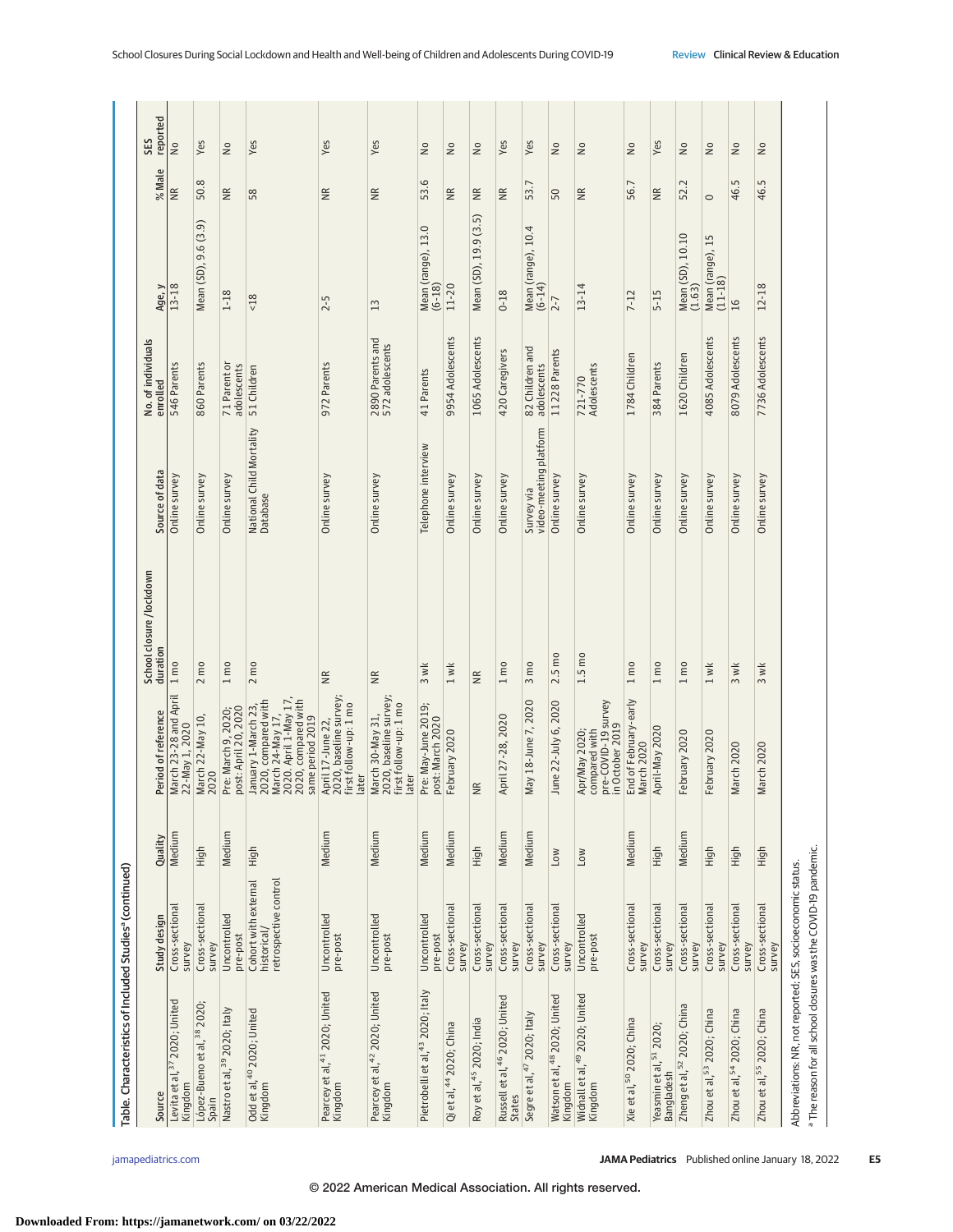Ireland,<sup>32</sup> India,<sup>45</sup> Canada,<sup>30</sup> Brazil,<sup>33</sup> and Bangladesh.<sup>51</sup> Five (3 cohort, 2 cross-sectional) studies reported broadly representative data.25,35,37,40,49 The remainder were longitudinal studies or crosssectional convenience samples.

## Suicide

Two high-quality cohort studies found no significant increase in national suicide rates during school closure and lockdown compared with historical control periods in England (daily death rates for age <18 years, 0.32 vs 0.45; relative risk, 1.41 [95% CI, 0.80-2.46])<sup>40</sup> and Japan (incidence rate ratio for age <20 years, 1.15 [95% CI, 0.81-1.64]).<sup>35</sup> In the sample from England, factors associated with COVID-19 and lockdown were judged by the investigators to have contributed to 48% of the 26 suicide deaths during lockdown.<sup>40</sup>

## Mental Health Symptoms

A high-quality cross-sectional UK population-based study during school closure and lockdown found that 53.3% (326 of 612) of girls and 44.0% (171 of 389) of boys aged 13 to 18 years had symptoms of anxiety and trauma above population threshold, with 47.4% (290 of612) of girlsand 59.6% (232 of 289) of boys reportinganxiety,while depressive symptoms were reported in 19.4% (119 of 612) of girls and 21.9% (85 of 389) of boys.<sup>37</sup>

A low-quality pre-post survey of adolescents in South West England found reductions in proportionswithanxiety symptoms in boys and girls compared with October 2019, noting that mean anxiety scores fell among those with high scores before lockdown but changed little in those with previously normal scores. Proportions with depressive symptoms rose slightly in girlsand fell slightly in boys, with mean scores falling in those with preexisting high scores but rising in those with previously normal scores.<sup>49</sup> There were increases in adolescents' sense of connection with school but no change in peer or family connection scores. Those with low pre– COVID-19 school connection showed greater reduction in anxiety scores but little change in depression scores. Anxiety and depression scores increased most in those with poorer connection with family and peers before COVID-19.<sup>49</sup>

A series of large cross-sectional surveys of mixed quality in Chinese school-aged children and adolescents and a high-quality cohort study<sup>24</sup> found high levels of symptoms reaching clinical thresholds on self-report screening tools and higher than recent reference data. Estimates for significant anxiety ranged from 10% to 19%.24,44,52,54 Estimates for depressive symptoms ranged from 17% to 39%,<sup>28,50,53,54</sup> although 1 study reported only 6.3% (102 of 1620).<sup>52</sup> One cohort<sup>24</sup> and 1 cross-sectional<sup>50</sup> study found symptoms greater in Wuhan, China, than other cities, consistent with greater exposure to lockdown.

Higher proportions of children and adolescents with problems than in reference populationswere seen in large cross-sectional studies from other countries. Depressive symptoms were reported in 28.6% (301 of 1054) of Canadian adolescents<sup>30</sup> and 26.5% (102 of 384) of children from Bangladesh.<sup>51</sup> Anxiety symptoms were reported in 19.4% (56 of 289) to 21.8% (63 of 289) of Brazilian children.<sup>33</sup> Suicidal ideation was only reported in 1 medium-quality cross-sectional Canadian study,which found that 17.5% (184 of 1054) of individuals aged 16 to 18 years reported suicidal ideation in the past week, compared with 6% in pre–COVID-19 estimates.30

A large low-quality Scottish cross-sectional study of children aged 2 to 7 years found that 47% of 9621 parents reported worsening of their child's behavior and 47% of 9608 parents reported worsening of their child's mood, with proportions of 4276 four- to 7-year-old children with borderline or high scores being 37% for emotional difficulties, 43% for conduct problems, and 41% for hyperactivity/inattention, approximately double that expected.<sup>48</sup>

Smaller cross-sectional studies of mixed quality from a range of countries reported high levels of stress,<sup>46</sup> anxiety,<sup>27</sup> behavioral difficulties,<sup>27</sup> and hyperactivity/inattention<sup>27</sup> in younger children and stress,<sup>45</sup> anxiety,<sup>36</sup> and depressive symptoms in adolescents.<sup>47</sup> Problems appeared greatest in those with previous mental health problems<sup>36</sup> and where parents had poorer mental health.<sup>46</sup>

Change in psychological function was examined by 3 mediumquality pre-post studies using national convenience samples to examine change throughout 1 month during lockdown. An Irish study identified no changes in function in primary- or secondary-aged children and adolescents.<sup>32</sup> UK studies found no changes in emotional difficulties but restlessness/inattention difficulties reduced, while behavioral difficulties reduced significantly in boys aged 2 to 5 years but not girls<sup>42</sup>; increases in emotional, behavioral, and restlessness/ inattention difficulties in primary school children<sup>41</sup>; and increases in restlessness/inattention difficulties and decreases in emotional difficulties by parent report in 11- to 16-year-old children (children and adolescents themselves reported no change).<sup>41</sup> Parents of children and adolescents with preexisting mental health problems reported a significant reduction in their child's emotional difficulties during lockdown in both the Irish and UK studies.<sup>32,41</sup>

#### Well-being

A large broadly representative but low-quality cross-sectional study from England found increased low life satisfaction (18% of 2001) and low well-being scores (26.9% of 1201).<sup>25</sup> A broadly representative low-quality pre-post survey from South West England reported minor worsening of well-being scores.<sup>49</sup>

#### Child Abuse

Three studies focused on child abuse (eTable 8 in the [Supplement\)](https://jamanetwork.com/journals/jama/fullarticle/10.1001/jamapediatrics.2021.5840?utm_campaign=articlePDF%26utm_medium=articlePDFlink%26utm_source=articlePDF%26utm_content=jamapediatrics.2021.5840). A high-quality time series study from Florida estimated that the number of notifications of child abuse in the state decreased by 15 000 bimonthly notifications (27%) during lockdown, using school staffing and spending data to conclude this resulted primarily from lack of referrals during school closures.<sup>21</sup> Two large high-quality UK regional cohort studies estimated that child protection medical referrals fell by 36% (156 per quarter in 2019 to 99 in 2020)<sup>56</sup> to 39% (incidence rate ratio for 2020 compared with 2018/2019 was 0.61 [95% CI, 0.43-0.86]) $34$  with one estimating that the proportion of referrals originating from schools approximately halved.<sup>34</sup>

#### Sleep

Ten studies assessed sleep (eTable 9 in the [Supplement\)](https://jamanetwork.com/journals/jama/fullarticle/10.1001/jamapediatrics.2021.5840?utm_campaign=articlePDF%26utm_medium=articlePDFlink%26utm_source=articlePDF%26utm_content=jamapediatrics.2021.5840). A highquality nationally representative UK cohort study found that 25% of 895 individuals reported new onset of sleep problems owing to worrying.<sup>31</sup> A large low-quality cross-sectional convenience study of Scottish children aged 2 to 7 years found that proportions sleeping through the night (32% of 5287 two- to 4-year-old children and 50% of 5055 5- to 7-year-old children) were lower than pre–COVID-19 national data (38% and 60%, respectively), with 33% of 9610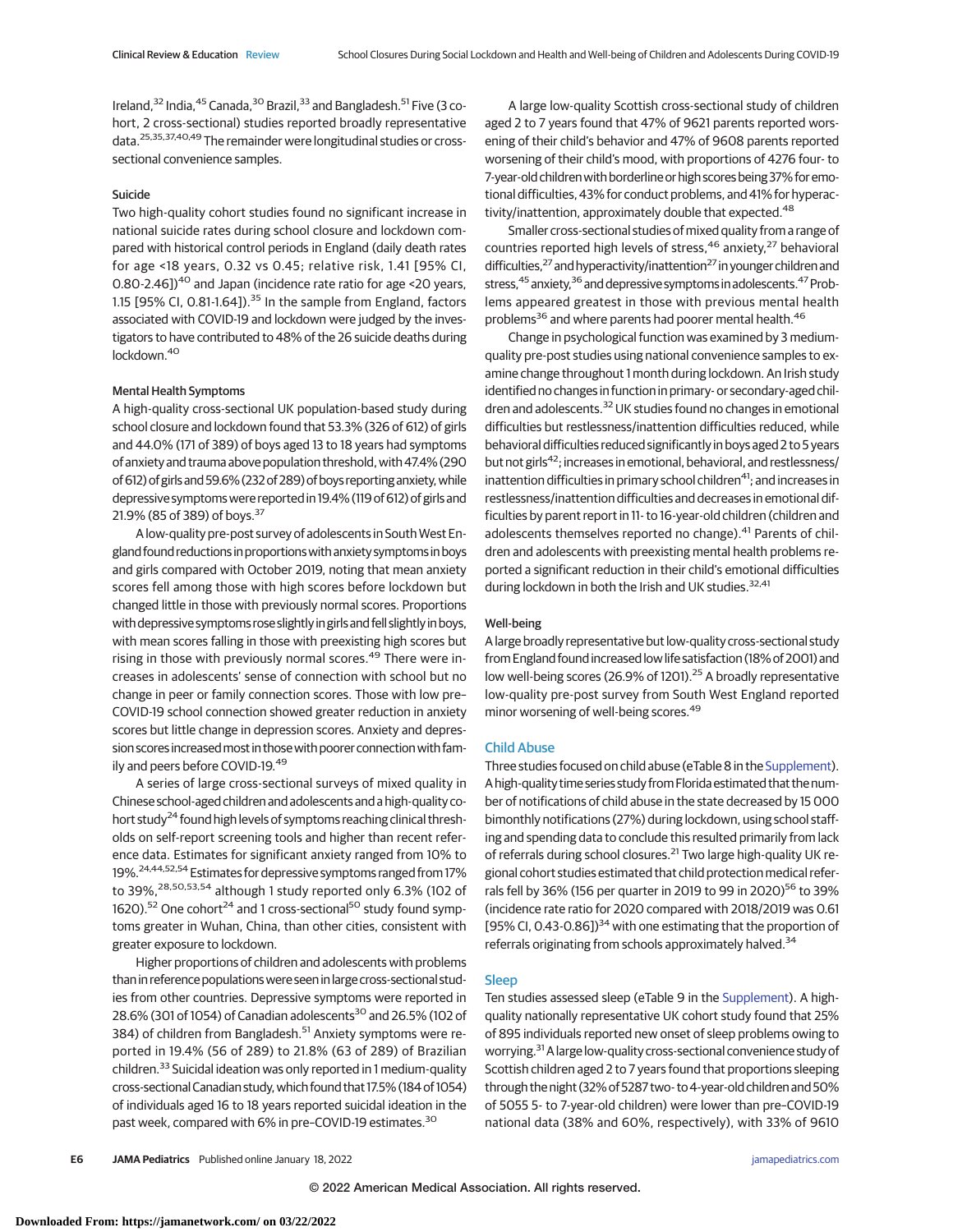parents reporting worse sleep since COVID-19 and only 7% sleeping better.<sup>48</sup> Cross-sectional convenience studies in Italian<sup>27</sup> and Spanish<sup>38</sup> children reported no changes in sleep duration or quality; however, a small pre-post study of Italian preschool children found a decrease in sleep duration early during lockdown,<sup>26</sup> and a cross-sectional Italian study found 61% (50 of82) reported difficulties falling asleep and fragmented sleep.<sup>47</sup>

Two cross-sectional convenience studies of Chinese children and adolescents reported increased sleep problems; 1 study reported that 63.9% (3072 of 4805) slept for 8 hours or fewer per night,<sup>53</sup> while the second founda prevalence of insomnia symptoms of 23.2% (2747 of 11 835).<sup>55</sup> In contrast, increased sleep duration was reported by a cross-sectional study of individuals aged 13 to 25 years in India<sup>45</sup> and a small pre-post study of adolescents with obesity in Italy.<sup>43</sup>

## Health Behaviors

## Physical Activity and Sedentary Behavior

In cross-sectional convenience samples from the US, Scotland, and India, 36% to 47% of children and adolescents experienced falls in physical activity, <sup>29,45,48</sup> while 24% to 24.4% undertook more physical activity.<sup>45,48</sup> A Spanish study reported that mean daily physical activity fell 52% (weekly minutes pre: 198.6; post: 95.5).<sup>38</sup> A medium-quality Italian pre-post study of children and adolescents with obesity found a decrease in physical activity of 2.3 hours per week (64% relative decrease).<sup>43</sup> In a medium-quality crosssectional convenience study, 41% of 211 parents reported their child had done much more sitting compared with recall of the period before lockdown (eTable 10 in the [Supplement\)](https://jamanetwork.com/journals/jama/fullarticle/10.1001/jamapediatrics.2021.5840?utm_campaign=articlePDF%26utm_medium=articlePDFlink%26utm_source=articlePDF%26utm_content=jamapediatrics.2021.5840).<sup>29</sup>

## Screen Time and Social Media

Two cross-sectional convenience studies reported increases in screen time, although they did not separate recreation from online learning; a Spanish study found that mean daily screen time rose by 2.9 hours per day (245% increase), greatest among teenagers,<sup>38</sup> while an Indian study found mean screen time was 5.1 hours during lockdown, more than 70% higher than previous national data.<sup>45</sup> A medium-quality pre-post study in Italian children and adolescents with obesity found a significant increase of 4.9 hours per day (296% increase). $43$ 

Increases in social media use were reported in 2 studies. A Canadian medium-quality cross-sectional convenience study found the proportion of older teenagers using social media more than 3 hours per day more than doubled (31.9% to 77.2%).<sup>30</sup> A broadly representative low-quality English pre-post study of 770 adolescents found an association with an increase in weekday high social media use (≥3 hours per day) among girls (42% before COVID-19, 55% during lockdown) but not boys (29% before COVID-19, 30% during lockdown) but no change during weekends (eTable 10 in the [Supplement\)](https://jamanetwork.com/journals/jama/fullarticle/10.1001/jamapediatrics.2021.5840?utm_campaign=articlePDF%26utm_medium=articlePDFlink%26utm_source=articlePDF%26utm_content=jamapediatrics.2021.5840).<sup>49</sup>

## Eating and Diet

A large low-quality cross-sectional convenience study of Scottish children aged 2 to 7 years found little evidence of change in diet<sup>48</sup>; however, cross-sectional convenience studies from India, Spain, and Italy suggested an association with increased overall levels of consumption,<sup>45,47</sup>particularly of unhealthy food,<sup>45,47</sup> and a reduction in fruit and vegetable consumption.<sup>38</sup> A medium-quality prepost study in Italian children and adolescents with obesity found an

association with an increase in the number of meals eaten per day (4.2-5.3), with increased intake of potato chips and sugary drinks.<sup>43</sup> We identified no studies of eating behaviors (eTable 10 in the Supple[ment\)](https://jamanetwork.com/journals/jama/fullarticle/10.1001/jamapediatrics.2021.5840?utm_campaign=articlePDF%26utm_medium=articlePDFlink%26utm_source=articlePDF%26utm_content=jamapediatrics.2021.5840).

## **Overweight**

A high-quality US microsimulation study estimated that 2 months of school closure would result in a 11.1% rise in childhood obesity in young children throughout the following year, with larger rises if social distancing reduced physical activity or there were additional school closures throughout the following year.<sup>20</sup> A low-quality prepost study from Turkey reported that weight percentile increased in young children from 25th to 50th percentile to 50th to 75th per-centile (eTable 11 in the [Supplement\)](https://jamanetwork.com/journals/jama/fullarticle/10.1001/jamapediatrics.2021.5840?utm_campaign=articlePDF%26utm_medium=articlePDFlink%26utm_source=articlePDF%26utm_content=jamapediatrics.2021.5840).<sup>22</sup>

## Associations With Socioeconomic Status

Few studies considered how socioeconomic status modified outcomes. A cross-sectional study from Brazil found greater anxiety in children and adolescents from families with lower education levels.<sup>33</sup> Pre-post UK<sup>41,49</sup> and Irish<sup>32</sup> studies found few differences by parental income in change in psychological function over a month in lockdown.

## **Discussion**

We present a detailed systematic review of the association of school closures as part of broader social lockdown with children and adolescents' health and well-being during the first COVID-19 wave. While 39% of studies were cohort or longitudinal designs providing a higher quality of evidence, 58% of included studies were cross-sectional studies that used pre–COVID-19 population norms to identify change and many used convenience samples. However, there was consistency in findings across studies, particularly for mental health, with almost all studies documenting poorer mental health and well-being.

All included studies were of school closures enacted within broader lockdown in the first COVID-19 wave. Therefore, these data do not allow us to separate the associations of school closures from broader social lockdown. It is likely that a range of factors during lockdown contributed to the harms documented here, with school closures playing a role alongside social isolation, family stresses, and broader pandemic fears.

However, there are strong theoretical reasons to suggest that school closures may have contributed to a considerable proportion of the harms identified here, particularly mental health harms, through reduction in social contacts with peers and teachers.<sup>9</sup> Schooling occupies the greater part of students' awake time during the week, and social mixing studies show that social contacts are higher during the week than on weekdays, most social contacts of children and adolescents are with same-age peers with a smaller degree with family, and that social mixing is reduced during school holidays.<sup>57,58</sup> During the first-wave lockdowns, reductions in sameage social mixing was greater among children and adolescents than other ages.59 These data show that school closure is responsible for a large proportion of the social mixing reductions among children and adolescents seen during lockdown and thereforemay have contributed to a high proportion of the harms resulting from reduced social mixing, although this cannot be quantified.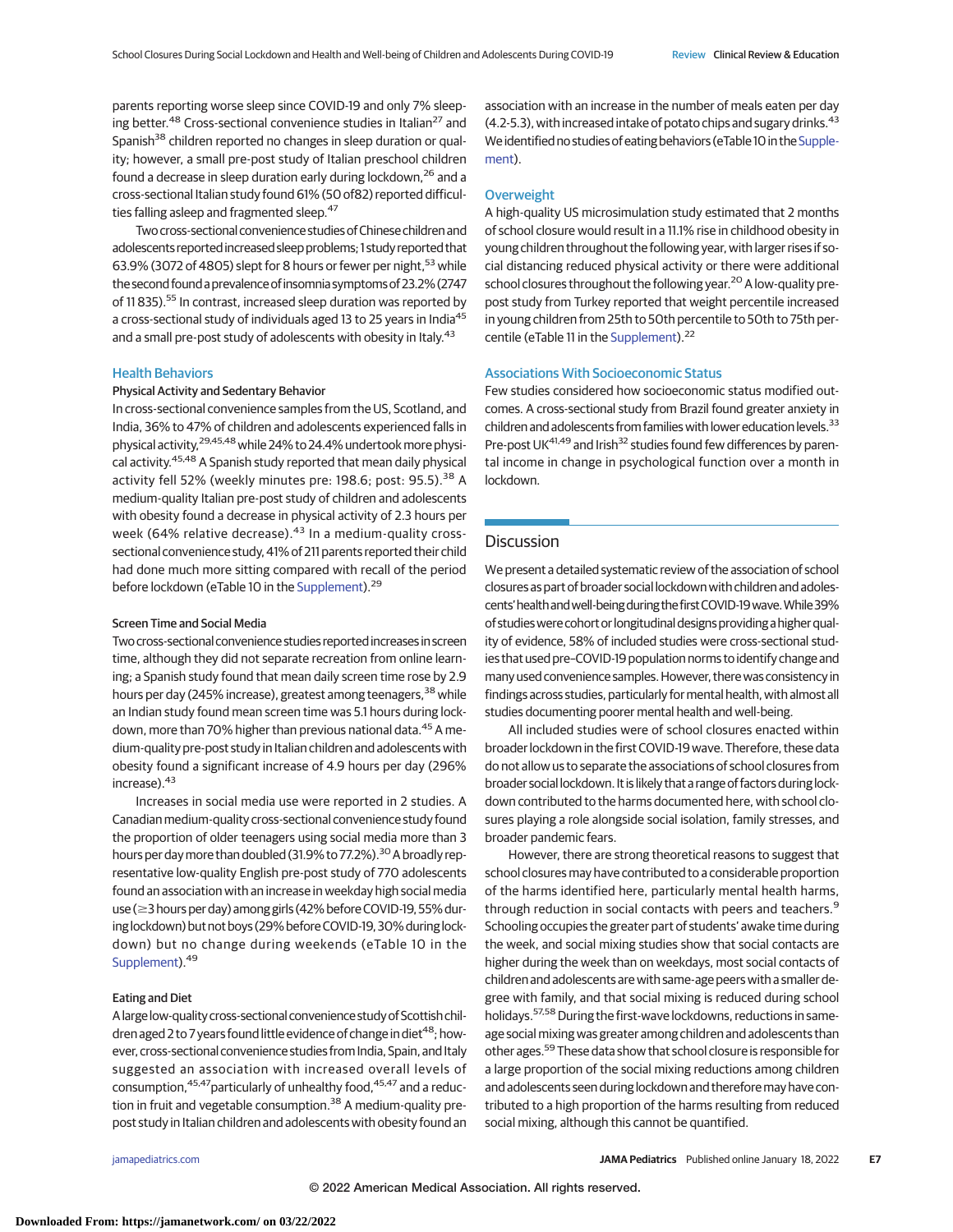Many studies concerned mental health. Representative and large convenience studies from high-income countries and low- and middle-income countries found that 18% to 60% of children and adolescents scored above thresholds for risk of psychological difficulties, proportions higher than before COVID-19. While convenience samples are likely to inflate estimates of distress, findings were largely consistent across study types. There were suggestions that the association was greater where lockdown was more prolonged but less in students who had poorer pre–COVID-19 connection with their schools.

These rises in psychological distress are made more concerning by other evidence that presentations to or access to health care facilities were markedly reduced internationally during the first wave, with 50% to 65% reductions reported in presentations for self-harm<sup>60,61</sup> and 40% reductions in psychiatric admissions.<sup>60</sup> The contrast of rises in distress with decreases in presentations suggests that there was an escalation of unmet mental health need during lockdowns in already vulnerable children and adolescents. More troubling still is evidence of a reduction in the ability of the health and social care systems to protect children in many countries, as shown by the large falls in child protection referrals seen in highquality cohort studies. These studies<sup>21,34,56</sup> identified school closures as a major contributor to falls in child protection referrals.

High-quality UK and Chinese studies suggested around onequarter of children and adolescents developed significant sleeping difficulties, consistent with and potentially contributing to the psychological problems found in other studies and potentially reflecting the loss of physical activity and routine because of school closures and lockdown. It is equally possible that for some adolescents, school closure represented an opportunity to experience more natural sleep patterns.

Findings on more behavioral outcomes were of lower quality and potentially biased<sup>62,63</sup> and may reflect differing responses to school closure and lockdown across families or social groups. However, together the data suggest that closures during lockdown predominantly decreased healthy behaviors, such as physical activity, and increased less healthy diet and screen time behaviors. While some of the increase in screen time notedmay reflect online learning, children and adolescents themselves are concerned about the effect of high amounts of screen time on their well-being.<sup>64</sup>

Our data do not allow us to examine whether provision of online schooling mitigated some of the associations of school closures as some have hypothesized.<sup>9</sup> Online schooling does provide a level of social interaction and may act to mitigate some harms resulting from the reduction of social mixing. However, evidence that online learning does little to mitigate the learning losses associated with school closures even in high-income countries<sup>65</sup> suggests further study is required of its relationship with mental health and well-being.

We are not aware of other similar systematic reviews conducted with high quality. Our findings of high levels of psychological distress are consistent with a systematic review of the associations of isolation with children and adolescents, which included some COVID-19 studies, <sup>66</sup> and with longitudinal studies published after our search dates.<sup>67-69</sup> Data suggest that distress associated with social isolation may persist in the longer term, 9,66 emphasizing the potential for long-term sequelae in those distressed by lockdowns including school closures.

# Strengths and Limitations

Strengths of the study were the use of a large number of educational as well as health electronic databases and preprints and independent assessment of study eligibility, data extraction, and quality. This review also has several limitations. First, we were unable to study the influence of school closure distinct from broader social lockdown, and thus our findings relate to lockdowns including school closures. Second, machine learning enabled a broad search across multiple databases but may have missed studies. Third, approximately 60% of the studies were cross-sectional, providing weak evidence.Many publications included only simple analyses that did not take account of potential confounders. Fourth, studies using parent report may have been biased by greater amounts of time spent by parents with their children and adolescents compared with before COVID-19. Fifth, no data were identified on the association of the degree of school closures nor on whether associations differed by age. In addition, no studies were included on a number of important outcomes or vulnerable groups, including studies of children with learning difficulties or autism or studies of eating disorders or substance use. Sixth, because of heterogeneity of study designs and measures, it was not possible to conduct ameta-analysis; rather, the results were summarized with a narrative synthesis. Seventh, the findings apply primarily to the first COVID-19 wave when schools in most countries were closed, and the duration of most school closures was of relatively limited duration. Other work is needed to examine associations of partial school closures or hybrid learning systems that occurred in later waves. Eighth, publication bias was not formally assessed in this systematic review.

# **Conclusions**

In this systematic review of reports from the first wave of the COVID-19 pandemic, studies of short-term school closures as part of broader social lockdown reported adverse mental health symptoms and health behaviors among children and adolescents. The available data did not allow for distinguishing associations between school closure and health outcomes and behaviors from those of broader lockdown measures.

#### ARTICLE INFORMATION

**Accepted for Publication:** November 2, 2021. **Published Online:** January 18, 2022. doi[:10.1001/jamapediatrics.2021.5840](https://jamanetwork.com/journals/jama/fullarticle/10.1001/jamapediatrics.2021.5840?utm_campaign=articlePDF%26utm_medium=articlePDFlink%26utm_source=articlePDF%26utm_content=jamapediatrics.2021.5840)

**Author Contributions:** Drs Viner and Minozzi had full access to all of the data in the study and take responsibility for the integrity of the data and the accuracy of the data analysis.

Concept and design: Viner, Russell, Croker, Stansfield, Packer, Goddings, Bonell, Hope, Schwalbe, Morgan, Minozzi. Acquisition, analysis, or interpretation of data: Viner, Russell, Saulle, Croker, Packer, Nicholls, Hudson, Ward, Schwalbe. Drafting of the manuscript: Viner, Russell, Packer, Hudson, Schwalbe, Minozzi. Critical revision of the manuscript for important

intellectual content: Viner, Russell, Saulle, Croker, Stansfield, Packer, Nicholls, Goddings, Bonell, Hudson, Hope, Ward, Schwalbe, Morgan. Statistical analysis: Viner. Administrative, technical, or material support: Russell, Croker, Stansfield, Packer, Goddings, Hope, Schwalbe. Supervision: Viner, Bonell. **Conflict of Interest Disclosures:** None reported.

**E8 JAMA Pediatrics** Published online January 18, 2022 **(Reprinted)** [jamapediatrics.com](http://www.jamapediatrics.com?utm_campaign=articlePDF%26utm_medium=articlePDFlink%26utm_source=articlePDF%26utm_content=jamapediatrics.2021.5840)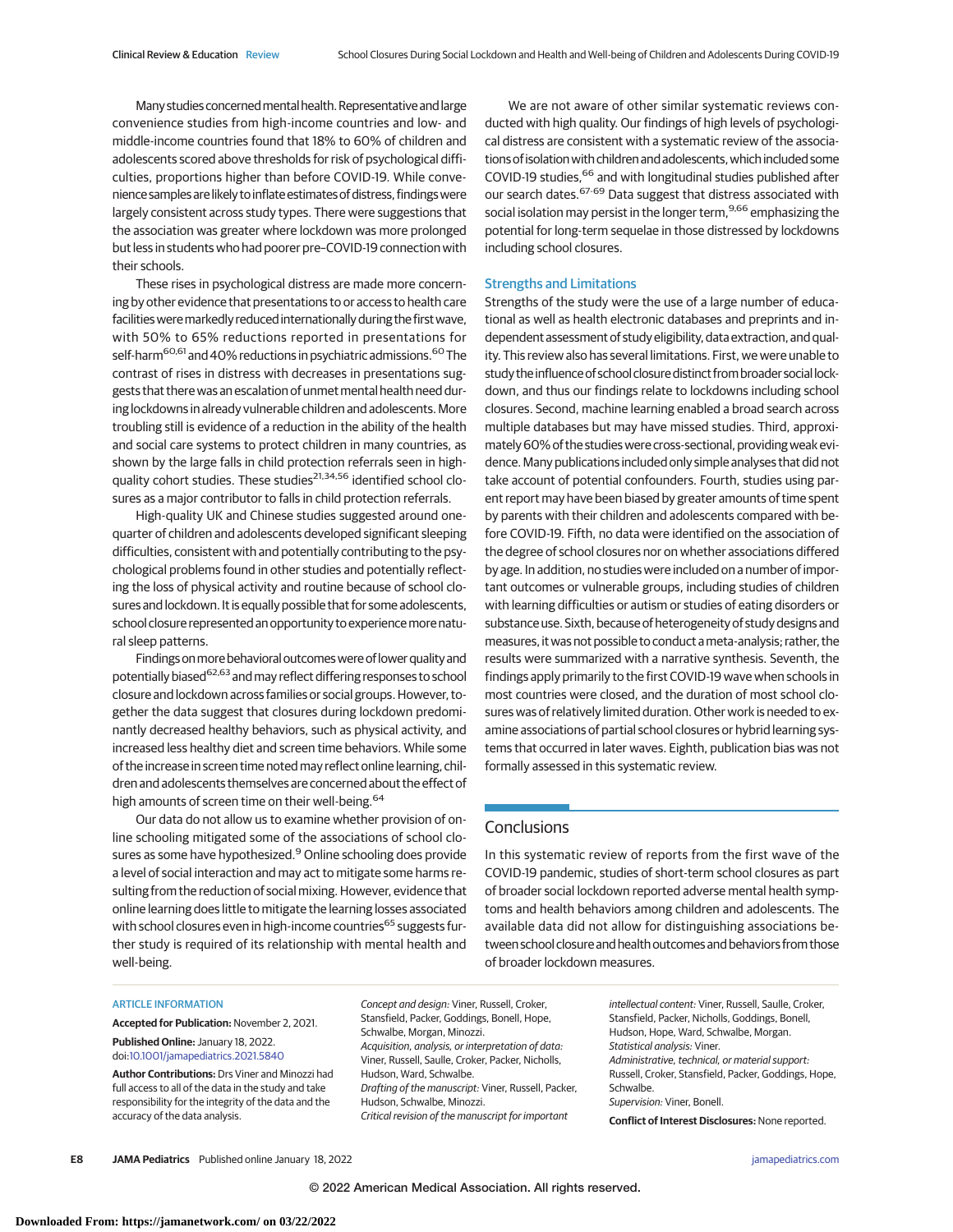**Additional Contributions:** We are grateful to members of the World Health Organization Research Advisory Group on COVID-19 in Education Settings for suggestions on the work. We are also grateful to Alexandra Jamieson (UCL) for helping with screening of abstracts; compensation was not received.

#### **REFERENCES**

**1**. UNESCO. COVID-19 education response. Published 2020. Accessed January 15, 2021. [https://en.unesco.org/covid19/educationresponse/](https://en.unesco.org/covid19/educationresponse/globalcoalition) [globalcoalition](https://en.unesco.org/covid19/educationresponse/globalcoalition)

**2**. Viner RM, Russell SJ, Croker H, et al. School closure and management practices during coronavirus outbreaks including COVID-19: a rapid systematic review. Lancet Child Adolesc Health. 2020;4(5):397-404. doi[:10.1016/S2352-4642\(20\)](https://dx.doi.org/10.1016/S2352-4642(20)30095-X) [30095-X](https://dx.doi.org/10.1016/S2352-4642(20)30095-X)

**3**. Walsh S, Chowdhury A, Braithwaite V, et al. Do school closures and school reopenings affect community transmission of COVID-19? a systematic review of observational studies. BMJ open. 2021;11 (8):e053371. doi[:10.1136/bmjopen-2021-053371](https://dx.doi.org/10.1136/bmjopen-2021-053371)

**4**. Viner RM, Bonell C, Drake L, et al. Reopening schools during the COVID-19 pandemic: governments must balance the uncertainty and risks of reopening schools against the clear harms associated with prolonged closure. Arch Dis Child. 2020;106(2):111-113. doi[:10.1136/archdischild-2020-](https://dx.doi.org/10.1136/archdischild-2020-319963) [319963](https://dx.doi.org/10.1136/archdischild-2020-319963)

**5**. Kneale D, O'Mara-Eves A, Rees R, Thomas J. School closure in response to epidemic outbreaks: systems-based logic model of downstream impacts. F1000Res. 2020;9:352. doi[:10.12688/](https://dx.doi.org/10.12688/f1000research.23631.1) [f1000research.23631.1](https://dx.doi.org/10.12688/f1000research.23631.1)

**6**. Conti G, Heckman J, Urzua S. The education-health gradient. Am Econ Rev. 2010;100 (2):234-238. doi[:10.1257/aer.100.2.234](https://dx.doi.org/10.1257/aer.100.2.234)

**7**. Patton GC, Sawyer SM, Santelli JS, et al. Our future: a Lancet commission on adolescent health and wellbeing. Lancet. 2016;387(10036):2423-2478. doi[:10.1016/S0140-6736\(16\)00579-1](https://dx.doi.org/10.1016/S0140-6736(16)00579-1)

**8**. Lee J. Mental health effects of school closures during COVID-19. Lancet Child Adolesc Health. 2020;4(6):421. doi[:10.1016/S2352-4642\(20\)](https://dx.doi.org/10.1016/S2352-4642(20)30109-7) [30109-7](https://dx.doi.org/10.1016/S2352-4642(20)30109-7)

**9**. Orben A, Tomova L, Blakemore S-J. The effects of social deprivation on adolescent development and mental health. Lancet Child Adolesc Health. 2020;4(8):634-640. doi[:10.1016/S2352-4642\(20\)](https://dx.doi.org/10.1016/S2352-4642(20)30186-3) [30186-3](https://dx.doi.org/10.1016/S2352-4642(20)30186-3)

**10**. Bonell C, Fletcher A, Jamal F, Aveyard P, Markham W. Where next with theory and research on how the school environment influences young people's substance use? Health Place. 2016;40:91- 97. doi[:10.1016/j.healthplace.2016.05.006](https://dx.doi.org/10.1016/j.healthplace.2016.05.006)

**11**. Brooks SK, Smith LE, Webster RK, et al. The impact of unplanned school closure on children's social contact: rapid evidence review. Euro Surveill. 2020;25(13):2000188. doi[:10.2807/1560-7917.ES.](https://dx.doi.org/10.2807/1560-7917.ES.2020.25.13.2000188) [2020.25.13.2000188](https://dx.doi.org/10.2807/1560-7917.ES.2020.25.13.2000188)

**12**. Sherr L, Cluver L, Tomlinson MJ, et al. Beyond masks: societal impacts of COVID-19 and accelerated solutions for children and adolescents. United Nations Children's Fund (Unicef); November 2020. Accessed February 7, 2021. [https://www.](https://www.unicef-irc.org/publications/pdf/UNICEF-Beyond-Masks-Report-Societal-impacts-of-COVID-19.pdf) [unicef-irc.org/publications/pdf/UNICEF-Beyond-](https://www.unicef-irc.org/publications/pdf/UNICEF-Beyond-Masks-Report-Societal-impacts-of-COVID-19.pdf)[Masks-Report-Societal-impacts-of-COVID-19.pdf](https://www.unicef-irc.org/publications/pdf/UNICEF-Beyond-Masks-Report-Societal-impacts-of-COVID-19.pdf)

**13**. Liberati A, Altman DG, Tetzlaff J, et al. The PRISMA statement for reporting systematic reviews and meta-analyses of studies that evaluate healthcare interventions: explanation and elaboration. BMJ. 2009;339:b2700. doi[:10.1136/](https://dx.doi.org/10.1136/bmj.b2700) [bmj.b2700](https://dx.doi.org/10.1136/bmj.b2700)

**14**. Hempel E, Shetty KD, Shekelle PG. Machine learning methods in systematic reviews: identifying quality improvement intervention evaluations. Agency for Healthcare Research and Quality; 2012. Accessed January 15, 2021. [https://](https://effectivehealthcare.ahrq.gov/sites/default/files/pdf/machine-learning-quality_research.pdf) [effectivehealthcare.ahrq.gov/sites/default/files/](https://effectivehealthcare.ahrq.gov/sites/default/files/pdf/machine-learning-quality_research.pdf) [pdf/machine-learning-quality\\_research.pdf](https://effectivehealthcare.ahrq.gov/sites/default/files/pdf/machine-learning-quality_research.pdf)

**15**. Thomas J, Graziosi S, Brunton J, Ghouze Z, O'Driscoll P, Bond M. EPPI-Reviewer: advanced software for systematic reviews, maps and evidence synthesis. EPPI-Centre Software. UCL Social Research Institute; 2020. Accessed January 15, 2021. [https://eppi.ioe.ac.uk/cms/Default.aspx?](https://eppi.ioe.ac.uk/cms/Default.aspx?tabid=2967) [tabid=2967](https://eppi.ioe.ac.uk/cms/Default.aspx?tabid=2967)

**16**. Wells GA, Shea B, O'Connell D, et al. The Newcastle-Ottawa Scale (NOS) for assessing the quality of nonrandomised studies in meta-analyses. Ottawa Hospital Research Institute; 2011. Accessed December 14, 2020. [http://www.ohri.ca/](http://www.ohri.ca/programs/clinical_epidemiology/oxford.asp) [programs/clinical\\_epidemiology/oxford.asp](http://www.ohri.ca/programs/clinical_epidemiology/oxford.asp)

**17**. Modesti PA, Reboldi G, Cappuccio FP, et al; ESH Working Group on CV Risk in Low Resource Settings. Panethnic differences in blood pressure in Europe: a systematic review and meta-analysis. PLoS One. 2016;11(1):e0147601. doi[:10.1371/journal.](https://dx.doi.org/10.1371/journal.pone.0147601) [pone.0147601](https://dx.doi.org/10.1371/journal.pone.0147601)

**18**. National Heart, Lung, and Blood Institute. Study quality assessment tools. Accessed December 14, 2020. [https://www.nhlbi.nih.gov/](https://www.nhlbi.nih.gov/health-topics/study-quality-assessment-tools) [health-topics/study-quality-assessment-tools](https://www.nhlbi.nih.gov/health-topics/study-quality-assessment-tools)

**19**. Jaime Caro J, Eddy DM, Kan H, et al; ISPOR-AMCP-NPC Modeling CER Task Forces. Questionnaire to assess relevance and credibility of modeling studies for informing health care decision making: an ISPOR-AMCP-NPC Good Practice Task Force report. Value Health. 2014;17(2):174-182. doi[:10.1016/j.jval.2014.01.003](https://dx.doi.org/10.1016/j.jval.2014.01.003)

**20**. An R. Projecting the impact of the coronavirus disease-2019 pandemic on childhood obesity in the United States: a microsimulation model. J Sport Health Sci. 2020;9(4):302-312. doi[:10.1016/j.jshs.](https://dx.doi.org/10.1016/j.jshs.2020.05.006) [2020.05.006](https://dx.doi.org/10.1016/j.jshs.2020.05.006)

**21**. Baron EJ, Goldstein EG, Wallace CT. Suffering in silence: how COVID-19 school closures inhibit the reporting of child maltreatment. J Public Econ. 2020;190:104258. doi[:10.1016/j.jpubeco.2020.](https://dx.doi.org/10.1016/j.jpubeco.2020.104258) [104258](https://dx.doi.org/10.1016/j.jpubeco.2020.104258)

**22**. Baysun Ş, Akar MN. Weight gain in children during the COVID-19 quarantine period. J Paediatr Child Health. 2020;56(9):1487-1488. doi[:10.1111/](https://dx.doi.org/10.1111/jpc.15105 10.1111/jpc.15105) [jpc.15105 10.1111/jpc.15105](https://dx.doi.org/10.1111/jpc.15105 10.1111/jpc.15105)

**23**. Bhopal S, Buckland A, McCrone R, Villis AI, Owens S. Who has been missed? dramatic decrease in numbers of children seen for child protection assessments during the pandemic. Arch Dis Child. 2021;106(2):e6. doi[:10.1136/archdischild-2020-](https://dx.doi.org/10.1136/archdischild-2020-319783) [319783](https://dx.doi.org/10.1136/archdischild-2020-319783)

**24**. Chen S, Cheng Z, Wu J. Risk factors for adolescents' mental health during the COVID-19 pandemic: a comparison between Wuhan and other urban areas in China. Global Health. 2020;16(1):96. doi[:10.1186/s12992-020-00627-7](https://dx.doi.org/10.1186/s12992-020-00627-7)

**25**. Life on hold: children's well-being and COVID-19. The Children's Society; 2020. Accessed December 7, 2020. [https://www.](https://www.childrenssociety.org.uk/sites/default/files/2020-10/life-on-hold-childrens-well-being-and-covid-19.pdf) [childrenssociety.org.uk/sites/default/files/2020-10/](https://www.childrenssociety.org.uk/sites/default/files/2020-10/life-on-hold-childrens-well-being-and-covid-19.pdf)

[life-on-hold-childrens-well-being-and-covid-19.pdf](https://www.childrenssociety.org.uk/sites/default/files/2020-10/life-on-hold-childrens-well-being-and-covid-19.pdf) **26**. Dellagiulia A, Lionetti F, Fasolo M, Verderame C, Sperati A, Alessandri G. Early impact of COVID-19

lockdown on children's sleep: a 4-week longitudinal study.J Clin Sleep Med. 2020;16(9):1639-1640. doi[:10.5664/jcsm.8648 10](https://dx.doi.org/10.5664/jcsm.8648 10)

**27**. Di Giorgio E, Di Riso D, Mioni G, Cellini N. The interplay between mothers' and children behavioral and psychological factors during COVID-19: an Italian study. Eur Child Adolesc Psychiatry. 2021;30 (9):1401-1412. doi[:10.1007/s00787-020-01631-3](https://dx.doi.org/10.1007/s00787-020-01631-3)

**28**. Duan L, Shao X, Wang Y, et al. An investigation of mental health status of children and adolescents in China during the outbreak of COVID-19. J Affect Disord. 2020;275:112-118. doi[:10.1016/j.jad.2020.06.](https://dx.doi.org/10.1016/j.jad.2020.06.029) [029](https://dx.doi.org/10.1016/j.jad.2020.06.029)

**29**. Dunton GF, Do B, Wang SD. Early effects of the COVID-19 pandemic on physical activity and sedentary behavior in children living in the US. BMC Public Health. 2020;20(1):1351. doi[:10.1186/s12889-](https://dx.doi.org/10.1186/s12889-020-09429-3) [020-09429-3](https://dx.doi.org/10.1186/s12889-020-09429-3)

**30**. Ellis WE, Dumas TM. Physically isolated but socially connected: psychological adjustment and stress among adolescents during the initial COVID-19 crisis. Can J Behav Sci. 2020;52(3):177-187. doi[:10.1037/cbs0000215](https://dx.doi.org/10.1037/cbs0000215)

**31**. Falkingham J, Evandrou M, Qin M, Vlachantoni A. Sleepless in lockdown: unpacking differences in sleep loss during the coronavirus pandemic in the UK. medRxiv. Preprint posted July 21, 2020. doi[:10.1101/2020.07.19.20157255](https://dx.doi.org/10.1101/2020.07.19.20157255)

**32**. Gallagher E, Walsh E, O'Connor C, McMahon J. Report 03: changes in children and young people's emotional and behavioural difficulties through one month of COVID-19 restrictions. CO-SPACE Ireland; 2020. Accessed July 27, 2020. [http://](http://cospaceoxford.org/findings/emotional-behavioural-difficulties-july-2020/) [cospaceoxford.org/findings/emotional](http://cospaceoxford.org/findings/emotional-behavioural-difficulties-july-2020/)[behavioural-difficulties-july-2020/](http://cospaceoxford.org/findings/emotional-behavioural-difficulties-july-2020/)

**33**. Garcia de Avila MA, Hamamoto Filho PT, Jacob F, et al. Children's anxiety and factors related to the COVID-19 pandemic: an exploratory study using the children's anxiety questionnaire and the numerical rating scale. Int J Environ Res Public Health. 2020;17 (16):5757. doi[:10.3390/ijerph17165757](https://dx.doi.org/10.3390/ijerph17165757)

**34**. Garstang J, Debelle G, Anand I, et al Effect of covid-19 lockdown on child protection medical assessments: a retrospective observational study in Birmingham, UK. medRxiv. Preprint posted August 14, 2020. doi[:10.1101/2020.08.09.20170977](https://dx.doi.org/10.1101/2020.08.09.20170977)

**35**. Isumi A, Doi S, Yamaoka Y, Takahashi K, Fujiwara T. Do suicide rates in children and adolescents change during school closure in Japan? the acute effect of the first wave of COVID-19 pandemic on child and adolescent mental health. Child Abuse Negl. 2020;110(pt 2):104680. doi[:10.1016/j.chiabu.2020.104680](https://dx.doi.org/10.1016/j.chiabu.2020.104680)

**36**. Kılınçel S, Kılınçel O, Muratdağı G, Aydın A, Usta MB. Factors affecting the anxiety levels of adolescents in home-quarantine during COVID-19 pandemic in Turkey. Asia Pac Psychiatry. 2020;13 (2):e12406. doi[:10.1111/appy.12406](https://dx.doi.org/10.1111/appy.12406)

**37**. Levita L, Gibson Miller J, Hartman TK, et al. Report1: Impact of Covid-19 on young people aged 13-24 in the UK- preliminary findings. PsyArXiv.